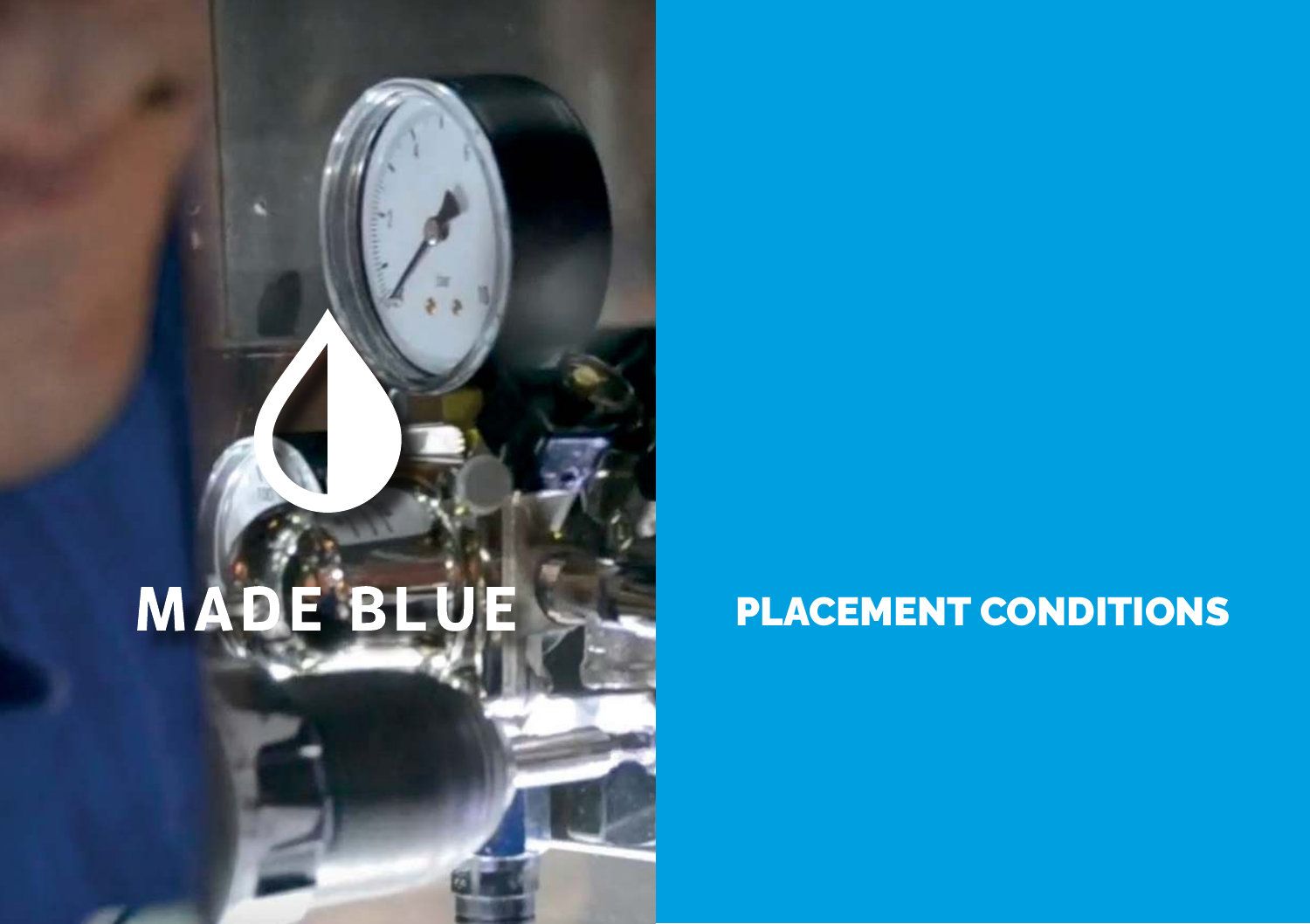**The situation should reasonably be ready for a "plug and play" placement.** 

**For the placement of the water tap you must meet our conditions.**

We advise you to have your technical service or installer check the conditions at your location.

If the conditions are not met, the placement may not be completed and you will be charged for the next visit. Any additional costs can also be charged.

## THE MOST IMPORTANT PLACEMENT CONDITIONS



#### **Water supply**

An available and working water supply (3/4 "washing machine tap or 1/2" ball valve) must be provided with controllable EA backflow protection (check valve) within 1 uninterrupted meter of the installation point. The water pressure must be a minimum of 1 bar and a maximum of 3.5 bar. The water supply must have a water seal.

## 0

#### **Power socket**

There must be an available and working 230 V power connection, grounded, within 1 uninterrupted meter of the placement point. With a portion control tap tower, a tap tower with lights and with tap Sunny an extra power socket is needed.

## $\bigoplus_{i=1}^n$

**Space**

The water cooler must be set up in a well-ventilated way with a minimum of 10 cm around for sufficient airflow. In addition, the water cooler should not be placed in a closed room / cupboard (without ventilation). Also allow sufficient space for the carbon dioxide cylinder and filter. On the following pages the dimensions of the water coolers are exclusive of the 10 cm free space space needed for airflow around the water cooler.



#### **Carbon cylinder**

This only applies to water coolers with sparkling water. A filled carbon cylinder must be present and available during installation. Carbon bottles of 1.2 kg can be ordered from us. Refillable carbon dioxide bottles from 2 kg can be ordered from a wholesaler (there are different sizes available).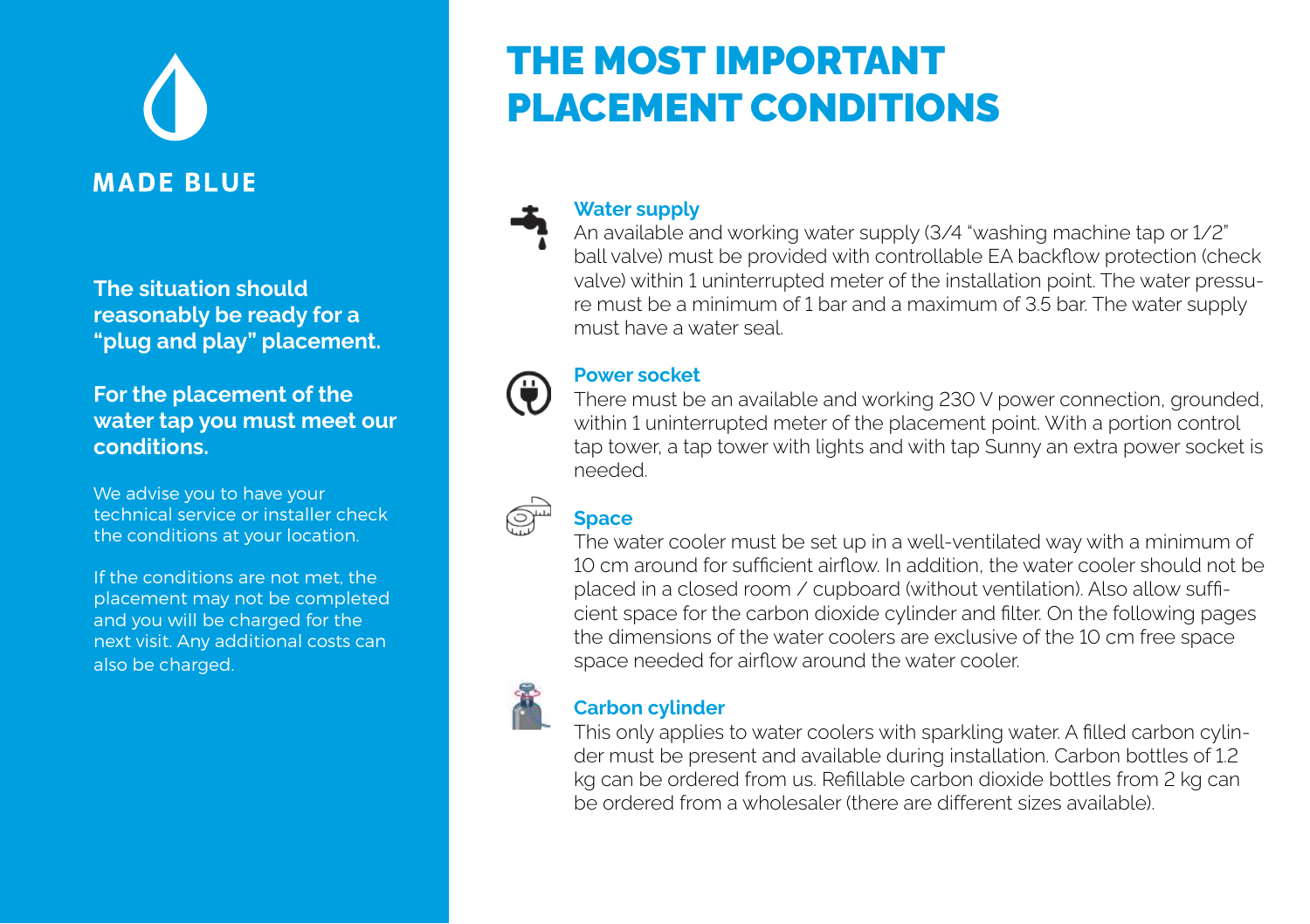## ADDITION TO UNDERCOUNTER MODELS





If necessary: Permission to drill and / or to go through a casing cooling prior to placing the dispensing unit in the worktop.



There must be enough space to be able to place the tower both on and under the work surface. This means that there must be at least 15 cm of space below the desired location for the tower.

Take into account a required width of approximately 25 cm for the standard tapping tower. The tower can not be placed too close to other tower towers.

If you buy a the tapping tower yourself, it must be installed with the correct connections for the water pipes (flat and fizzy) with an outside diameter of 8mm (5/16 ") (beer pipes often have different sizes). The faucets intended for the water must be stainless steel compensator faucets. In the case of malfunctions of a tap tower in your own management, this will not be the responsibility of MERKKwater.

The tower with Model C (Fontemagna Head) must be connected to the drain. A trap must be available within 1 uninterrupted meter of the installation point. The trap must be placed at least 20 cm lower than the drip tray.



**Want to consult? Call during office hours with our partner MERKKwater 085-4897710**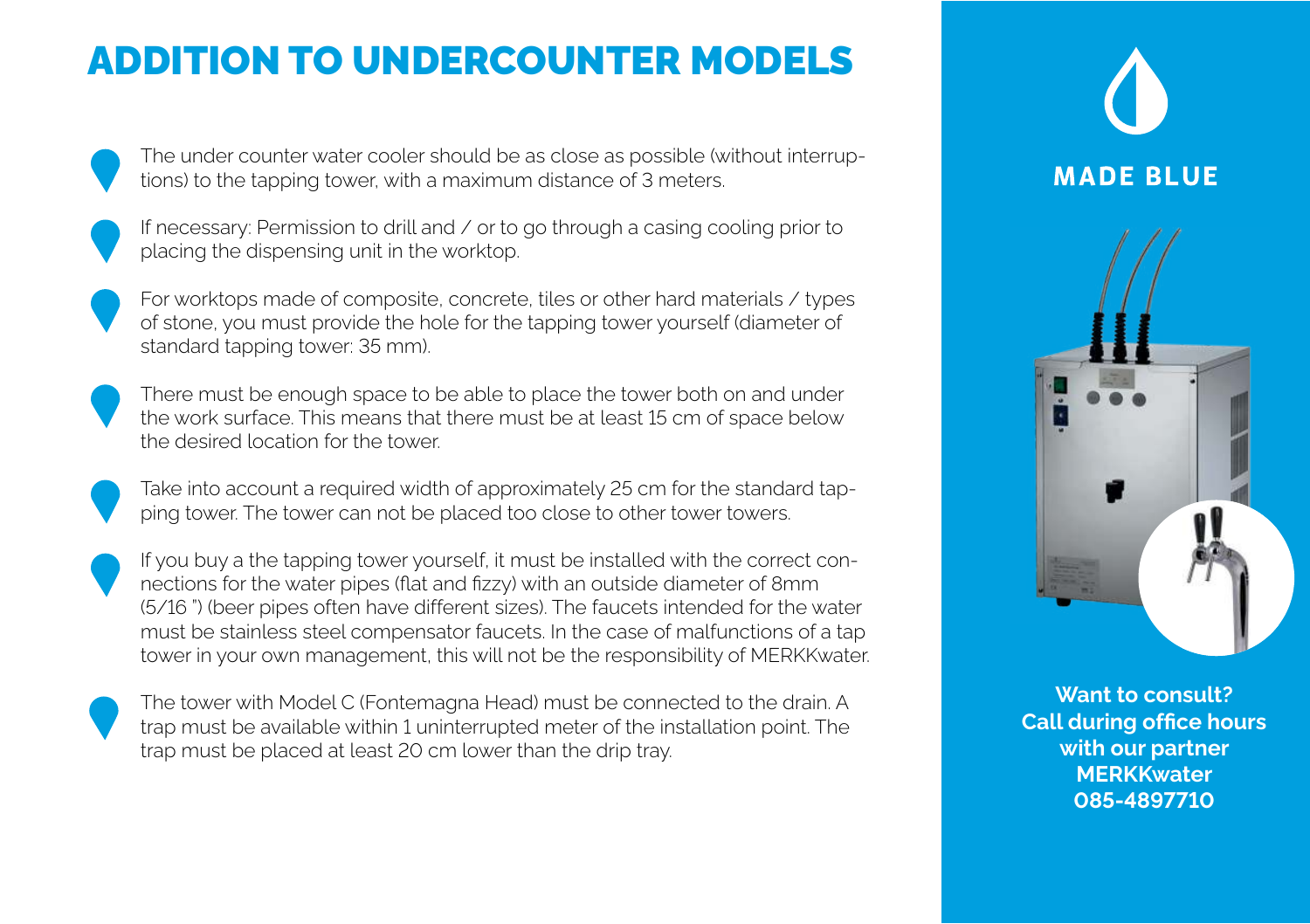## ADDITION TO TABLE TOP MODELS

If required: Permission to drill in the worksheet. This can occur in the event that a table model must be connected to connections under the work surface (such as supply, electricity, filter and / or carbon dioxide cylinder).



For work surfaces made of composite, concrete, tiles or other hard materials / You must provide the hole for the connections yourself (diameter required for hole: 50 mm).



The water cooler weighs around 40 kilos (with a full ice bank), keep in mind that the chassis holds this.



Table models are not equipped with a drain as standard. If removal is desired, this must be made clear when you order or if you have chosen Model C, there must be a trap within 1 uninterrupted meter of placement point available. The trap must be at least 20 cm lower placed beyond the drip tray.





**Want to consult? Call during office hours 085-4897710**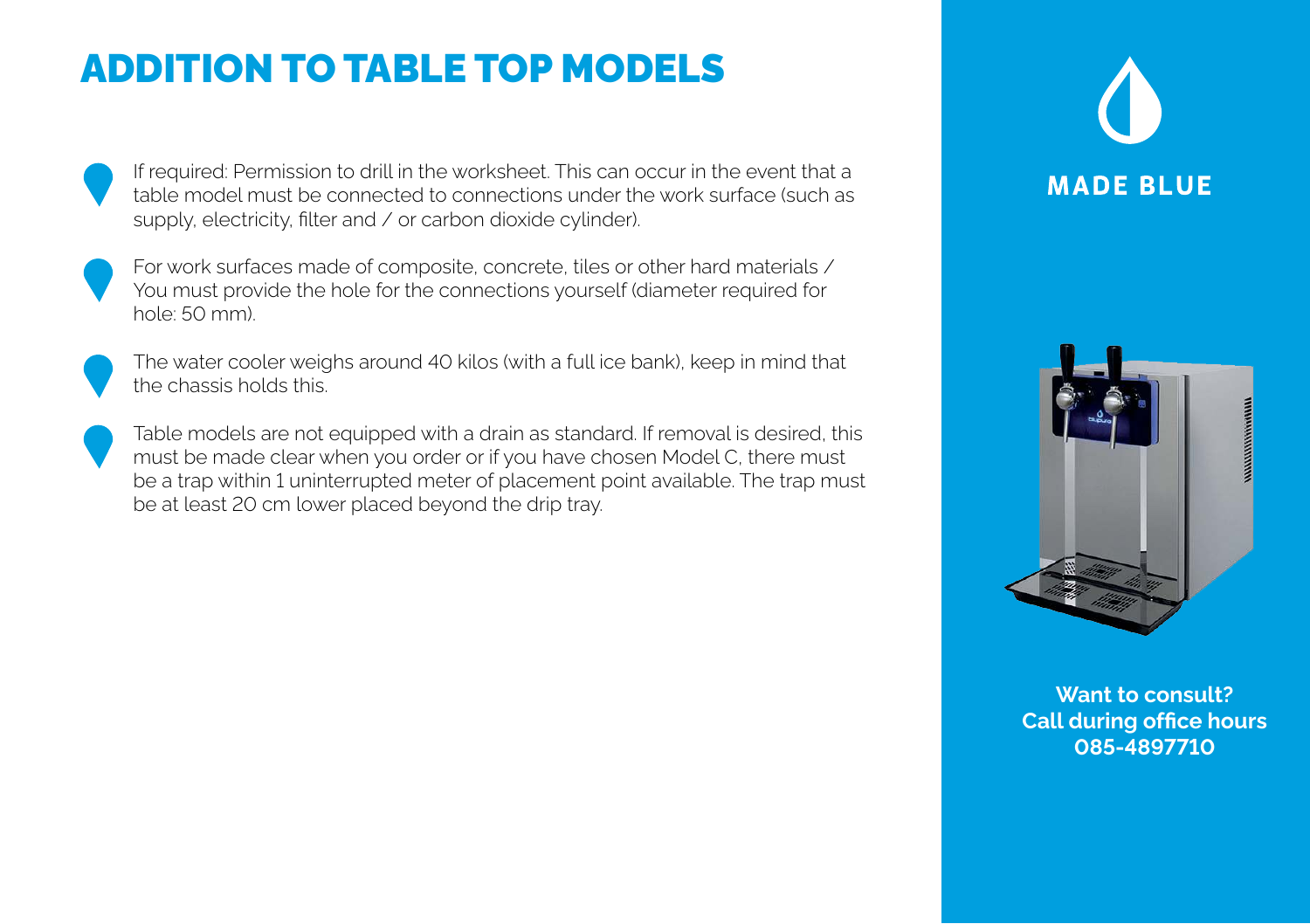#### **Want to consult?**

If you have any questions regarding the above placement conditions and would like to consult with us, please call our partner MERKKwater during office hours on 085-4897710.

They will gladly help you.

## OTHER POINTS OF ATTENTION

#### **Free space to work**

The placement location must be free of obstructions. The fitter must be able to get started immediately.

#### **Presence of contact person**

During installation, someone must be present who can be explained about the installation. This person must inform the users of the water tap of the correct forms of use.

#### **Wadden islands & Belgium**

For placement on the West Frisian Islands & Belgium, a placement fee of  $\in$ 150 applies if the conditions are met (excl. Boat tickets).

#### **Placement time**

If the installation conditions are met, the technician will be ready within 2 hours. As previously indicated, everything must be ready for plug and play. If this is not the case, additional costs for labor and material will be charged on actual costs.

#### **Additional work**

Additional work (eg python pipes) will be calculated based on actual costs.

#### **Placement conditions not met**

If the placement conditions are not met, the technician may not be able to complete the placement. No guarantees can be given how quickly a technician can come by for a new appointment. The appointment for a new placement must be made in consultation.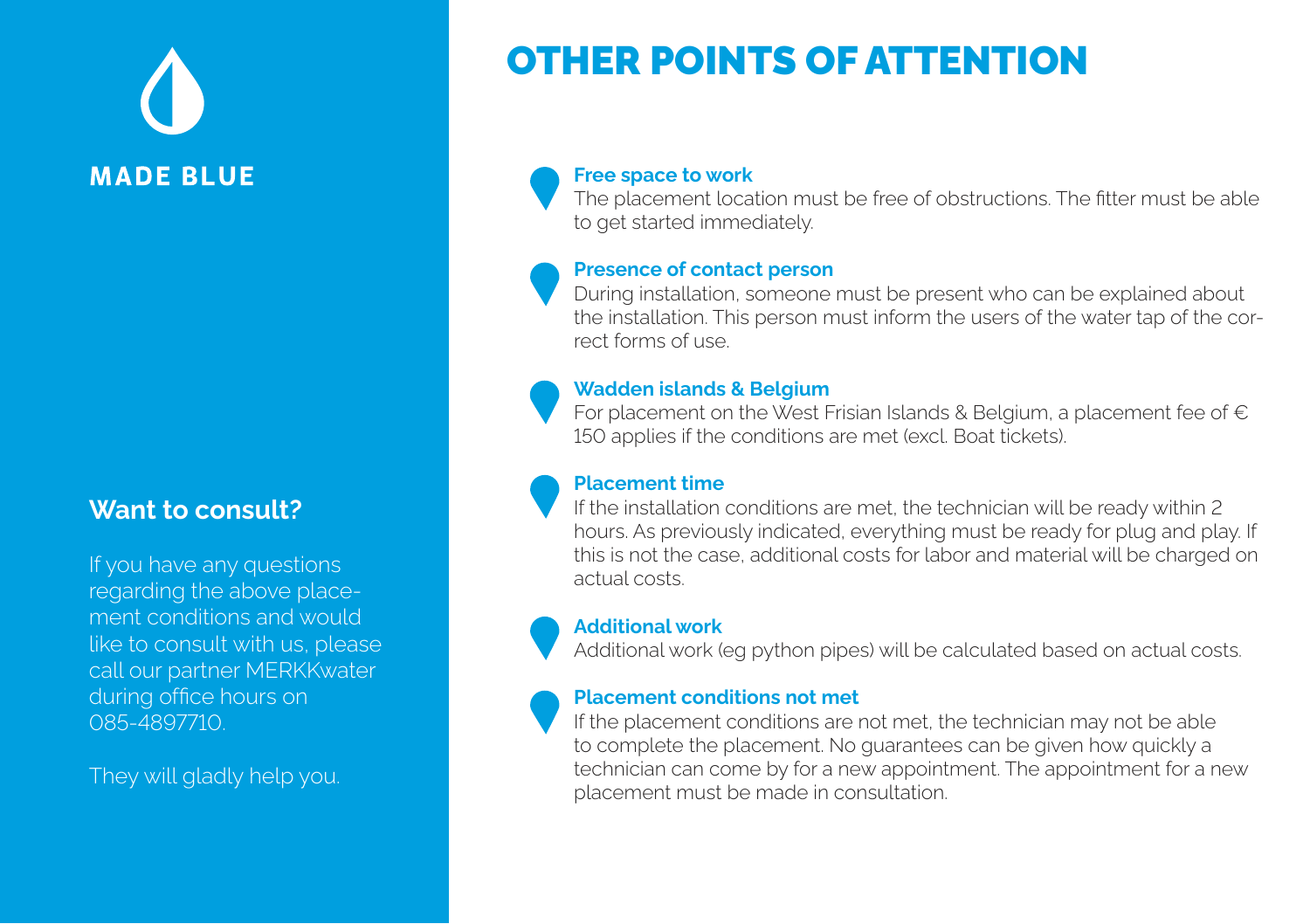

#### **MODEL A: TABLE TOP**



#### **MODEL A: UNDERCOUNTER WITH TAPPING TOWER**







### **Dimensions model A**

\* Sizes are in mm \* There must be a minimum clearance of 100 mm around the water cooler for ventilation.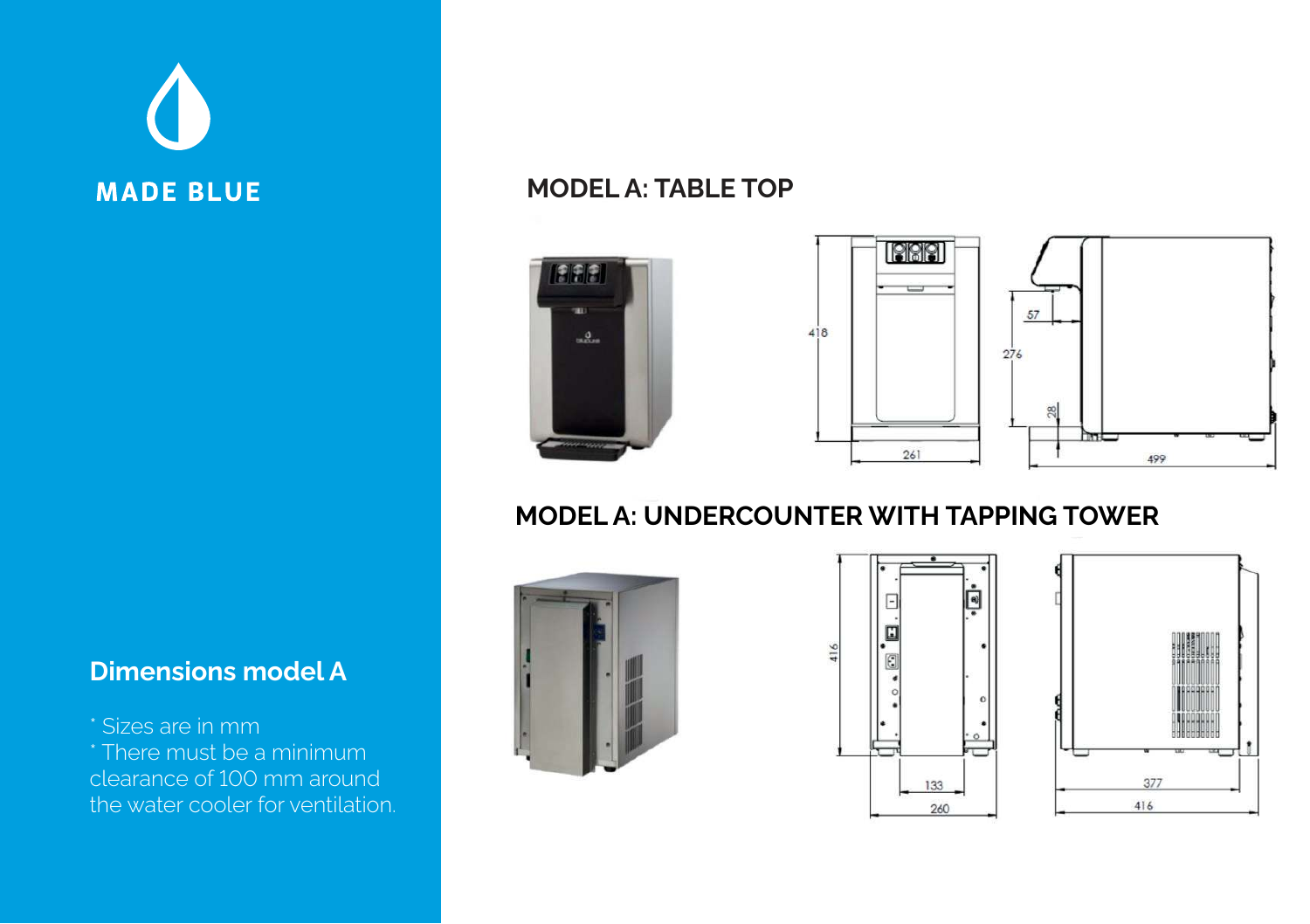

#### **MODEL B: TABLE TOP**







### **Dimensions model B**

\* Sizes are in mm \* There must be a minimum clearance of 100 mm around the water cooler for ventilation.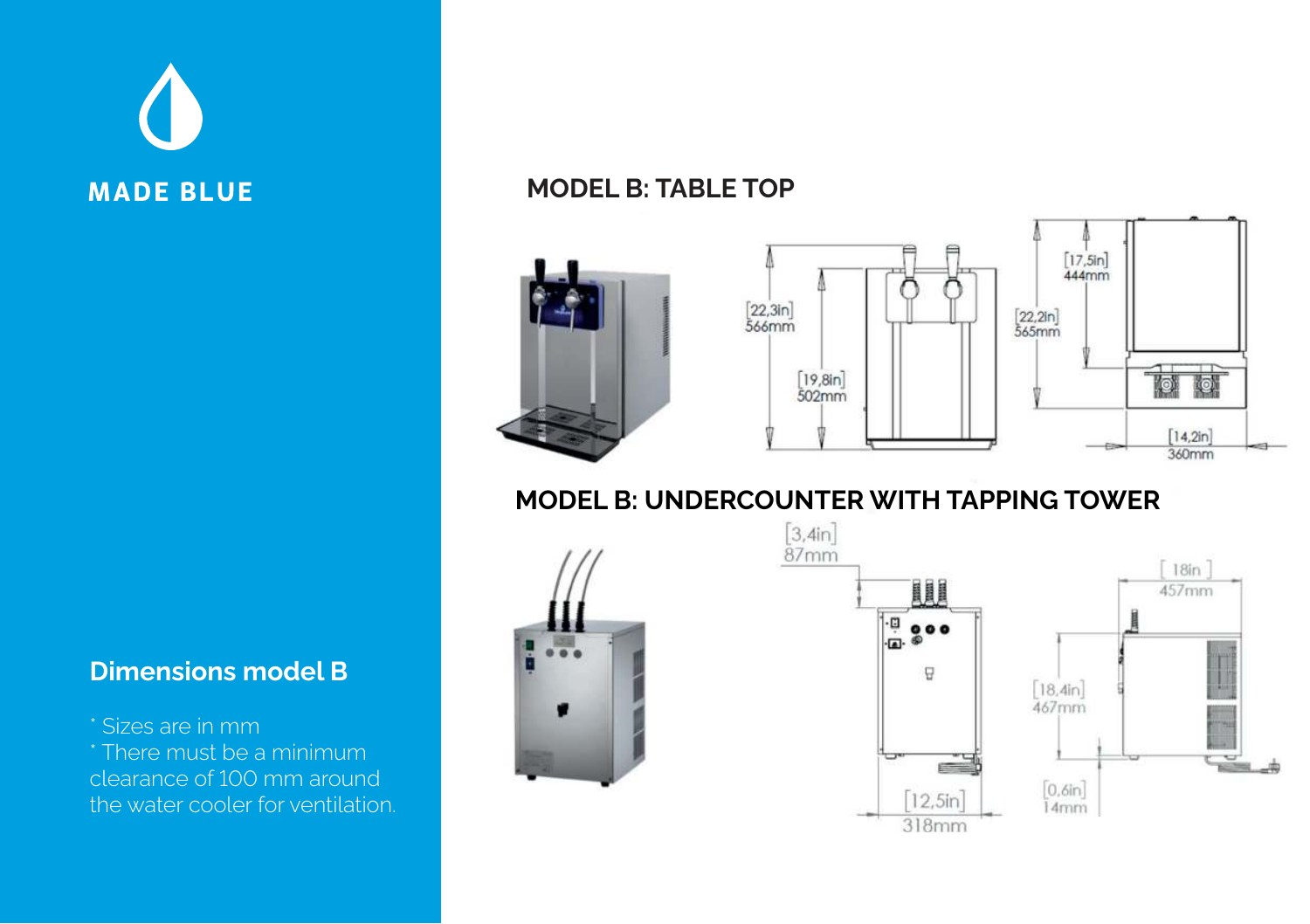

#### **MODEL C: TABLE TOP**





#### **MODEL C: UNDERCOUNTER WITH TAPPING TOWER**





#### **Dimensions model C**

\* Sizes are in mm \* There must be a minimum clearance of 100 mm around the water cooler for ventilation.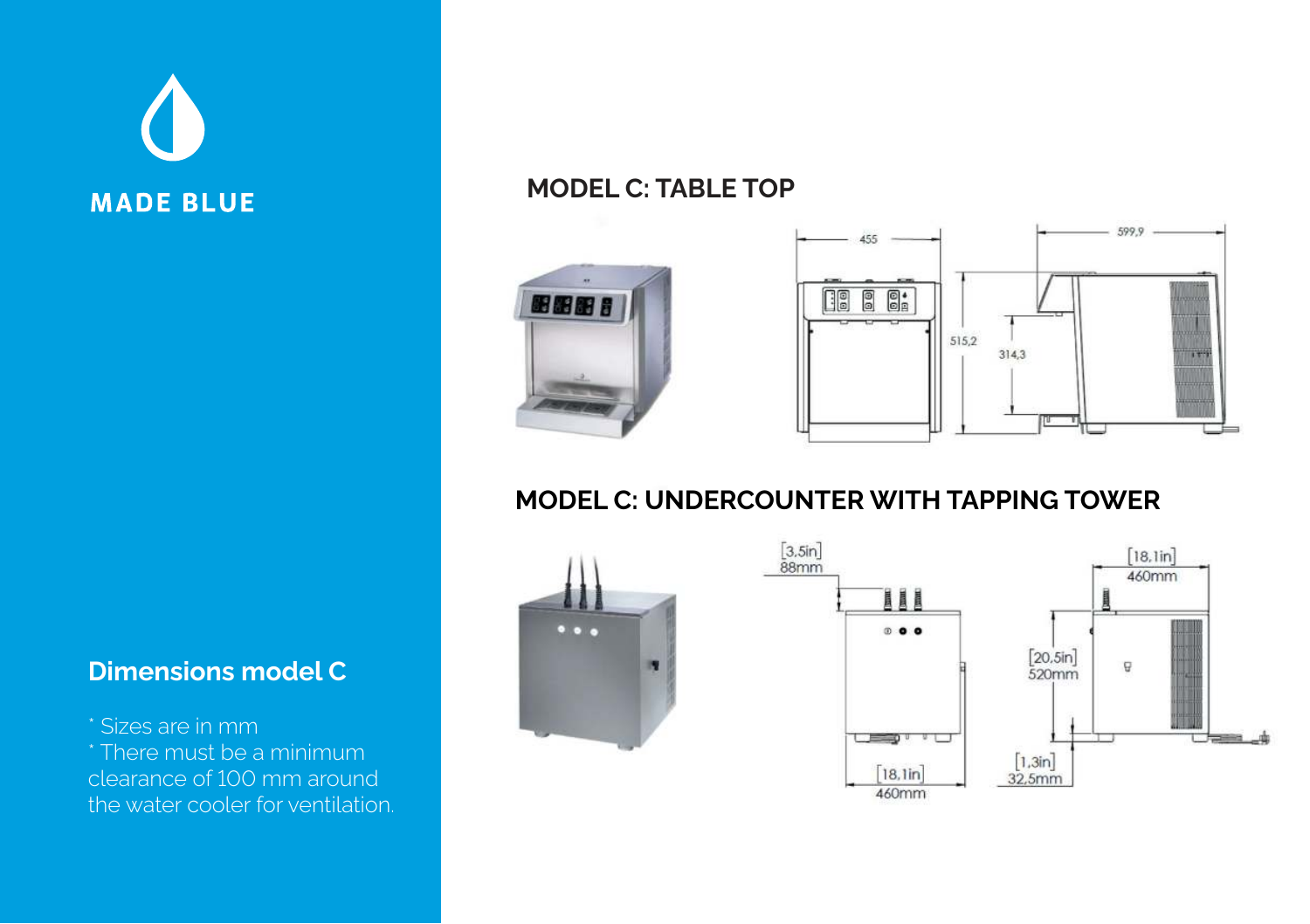### **Dimensions tap tower**

\* Sizes are in mm \* There must be a minimum clearance of 100 mm around the water cooler for ventilation.

#### **OUR STANDARD TAPPING TOWER**